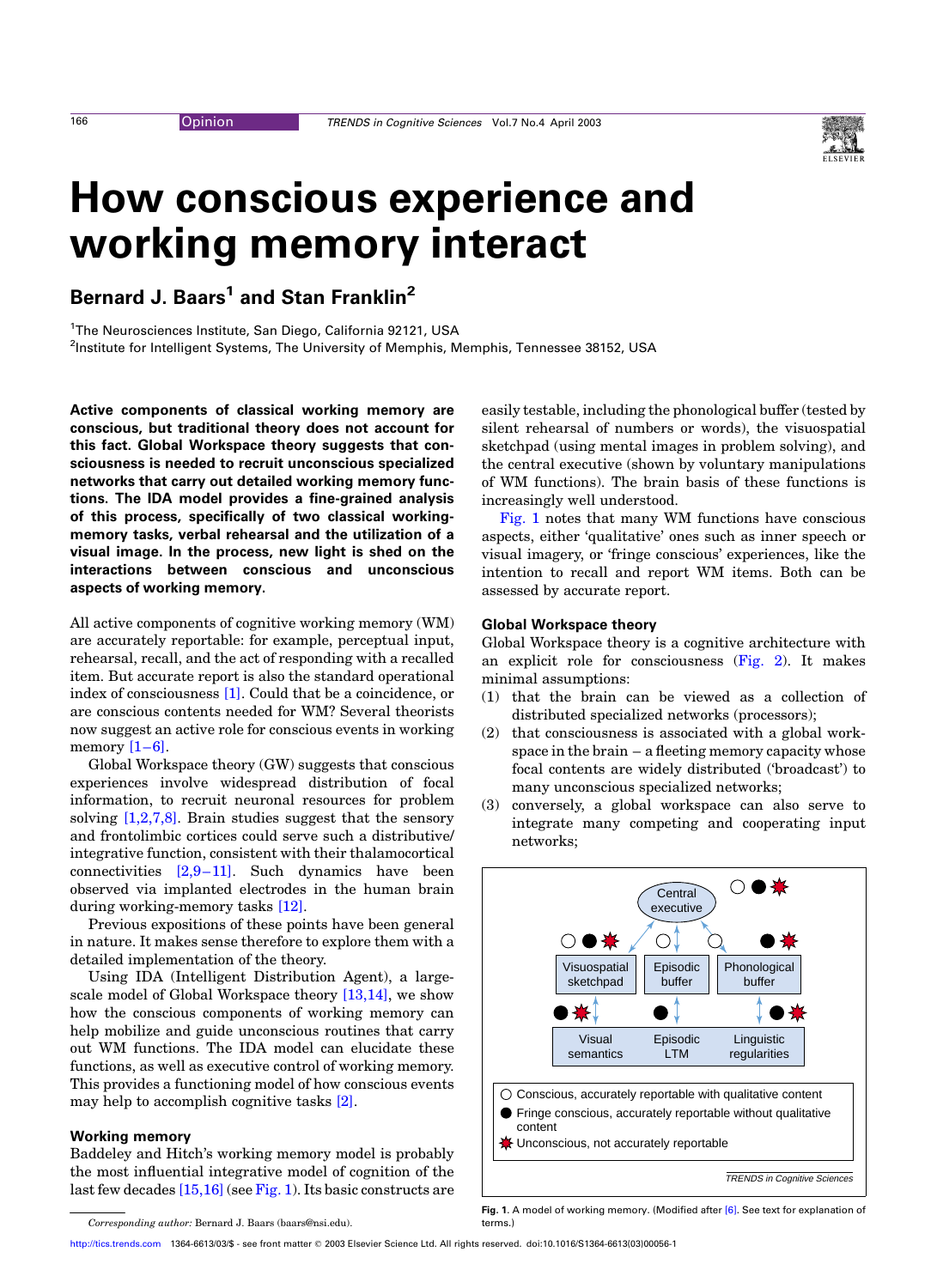<span id="page-1-0"></span>

Fig. 2. Conscious elements play an essential role in distributed working memory functions. Phonological (green arrows) and visuospatial (blue arrows) consciousness cycles are highlighted.

- (4) that some unconscious networks, called contexts, shape conscious contents. (For example, unconscious parietal maps modulate visual feature cells that underlie the perception of color in the ventral stream.);
- (5) that such contexts work together jointly to constrain conscious events;
- (6) that motives and emotions can be viewed as goal contexts;
- (7) that executive functions work as hierarchies of goal contexts.

Several of these functions have plausible brain correlates, and the theory has recently aroused considerable interest in cognitive neuroscience and philosophy [\[2,17\].](#page-6-0)

Figure 2 shows how a global workspace capacity associated with consciousness might recruit typical working memory functions like mental rehearsal and visual imagery. These are traditionally considered 'slave systems' in WM theory, and are believed to operate as partly autonomous distributed networks, as also suggested in Global Workspace (GW) theory. They are guided by executive functions, which are viewed as goal hierarchies in GW theory.

# The IDA implementation of GW theory

IDA (Intelligent Distribution Agent) is an autonomous software agent [\[18\]](#page-6-0) that automates the entire set of tasks of a human personnel agent who assigns sailors to new tours of duty [\[19\]](#page-6-0). This includes constraint satisfaction, temporal deliberation, voluntary action selection, and negotiating with the sailor in natural language. The IDA model fleshes out GW theory so as to yield a fine-grained functional account of the steps involved in perception, several kinds of memory, consciousness, context setting, and action selection. We refer to this sequence as the cognitive cycle and describe it in detail in the next section. In addition to GW theory, IDA models a broad swath of cognition (see Table 1).

We propose a close relationship between classical working memory functions, Global Workspace theory, and its IDA model. [Table 2](#page-2-0) makes the proposed relationships explicit, and cites some related brain evidence. Note that the granularity of the models increases from Working Memory to Global Workspace theory, with the highest level of detail represented in the IDA model.

As a result of this more finely grained account than is typical in cognitive science, several of the names of IDA modules and processes have slightly different meanings than is customary. In particular, IDA's module labeled 'Perception' is entirely preconscious; it does not include consciousness awareness. IDA's 'working memory' module models only the preconscious buffers of cognitive working memory, the visuospatial sketchpad and the phonological loop. By contrast, the cognitive cycle as a whole also models the central executive as well as conscious functions. IDA's long-term associative memory includes semantic memory and long-term episodic memory. In addition, she has a transient episodic memory [\[20\].](#page-6-0)

Processing in IDA consists of repeated journeys through the cognitive cycle described in the next section. More than one cognitive cycle can proceed at any given time, although they are funneled through a serial 'bottleneck' when they make use of IDA's global workspace capacity. This reflects the theoretical claim that consciousness imposes seriality on otherwise concurrent processes.

The roots of this idea go back to the 19th century, when writers like Francis Galton and William James observed that conscious contents seem to jump from one to the next, but also that they seem to be linked by associative themes that emerge many times. In GW–IDA terms, these themes are expressed in cognitive cycles that engage in problemsolving at many different levels of analysis, each one only momentarily dominating conscious contents (the global workspace). During conscious moments, seriality is

Table 1. IDA's modules, the sources of their mechanisms, and the theories they support

| <b>IDA</b> module       | Computational mechanism motivated by:            | <b>Theories accommodated</b><br>Perceptual symbol systems [27] |  |
|-------------------------|--------------------------------------------------|----------------------------------------------------------------|--|
| Perception              | Copycat architecture [26]                        |                                                                |  |
| Working memory          |                                                  | Working memory [16] Long-term working memory [28]              |  |
| Emotions                | Neural networks [29]                             | [30, 31]                                                       |  |
| Associative memory      | Sparse distributed memory [32]                   |                                                                |  |
| Episodic memory         | Sparse distributed memory [32]                   | [20, 33]                                                       |  |
| Consciousness           | Pandemonium theory [34]                          | Global Workspace theory [35]                                   |  |
| Action selection        | Behavior nets [35]                               | Global Workspace theory [1]                                    |  |
| Constraint satisfaction | Linear functional (standard operations research) |                                                                |  |
| Deliberation            | Pandemonium theory [34]                          | Human-like agent architecture [36]                             |  |
| Voluntary action        | Pandemonium theory [34]                          | Ideomotor theory [35,37]                                       |  |
| Language generation     | Pandemonium theory [34]                          |                                                                |  |
| Metacognition           | <b>Fuzzy classifiers [38]</b>                    | Human-like agent architecture [36]                             |  |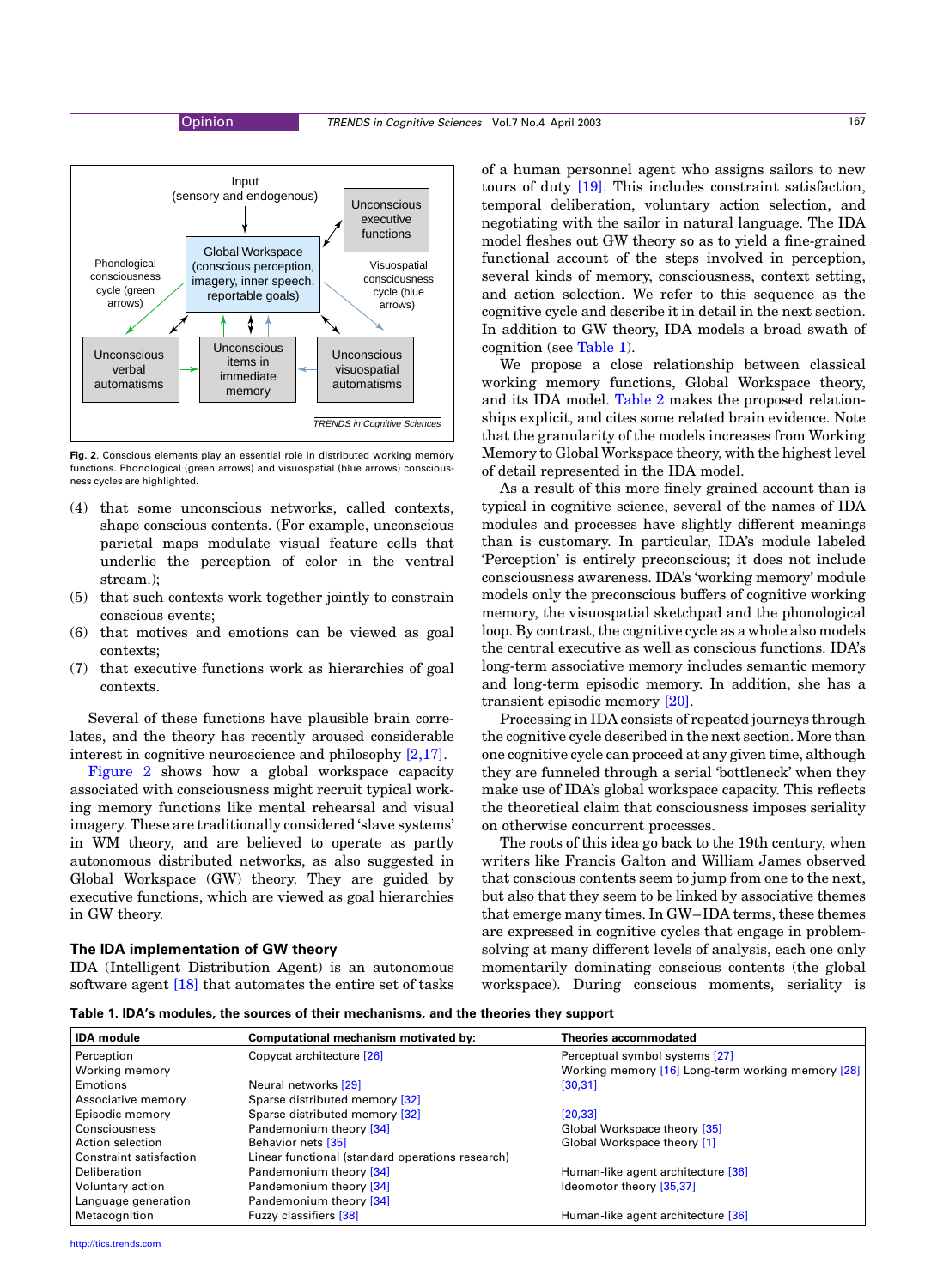<span id="page-2-0"></span>

| <b>Extended WM</b>                                                                                                                                                                                                                                              | <b>GW theory</b>                                                                                                       | <b>IDA</b> model                                                                                                            | Some plausible brain bases                                                                                                                                     |
|-----------------------------------------------------------------------------------------------------------------------------------------------------------------------------------------------------------------------------------------------------------------|------------------------------------------------------------------------------------------------------------------------|-----------------------------------------------------------------------------------------------------------------------------|----------------------------------------------------------------------------------------------------------------------------------------------------------------|
| Preconscious visuo-spatial and<br>auditory-phonological<br>analysis.                                                                                                                                                                                            | Unconscious input analysis.                                                                                            | Early preconscious perception                                                                                               | Early visual and auditory cortex                                                                                                                               |
| Preconscious identification of<br>objects, words and other single<br>chunks.                                                                                                                                                                                    |                                                                                                                        | Late preconscious perception<br>(using slipnet)                                                                             | Visual/auditory object and word<br>recognition areas of cortex,<br>reentering widely via gamma<br>coherence.                                                   |
| Perceptual input into WM<br>storage.                                                                                                                                                                                                                            |                                                                                                                        | Percept to preconscious buffers.                                                                                            |                                                                                                                                                                |
| The following involve multiple                                                                                                                                                                                                                                  | For each conscious event:                                                                                              | Local associations. (retrieved<br>from transient episodic memory<br>and long term memory).<br>For each cognitive cycle that | First stable re-entrant                                                                                                                                        |
| GW and IDA cycles:<br>instructions to rehearse.<br>Rehearsal (retrieval,<br>repetition/manipulation, and<br>storage). Instructions to<br>retrieve and report. Retrieval<br>and report. (Instructed tasks<br>are under the control of the<br>Central Executive.) | competition for global workspace<br>until one input processor (or<br>coalition) gains access and<br>becomes conscious. | involves a conscious event:<br>competition for consciousness.<br>(attention codelets).                                      | organization of perceptual and<br>immediate association areas.                                                                                                 |
|                                                                                                                                                                                                                                                                 | Broadcast of conscious perceptual<br>or internal contents, such as<br>conscious images and inner<br>speech.            | Broadcast of conscious contents.                                                                                            | Correlated firing from sensory<br>projection areas to target areas:<br>parietal, frontolimbic and<br>medial-temporal cortex,<br>hippocampus and basal ganglia. |
|                                                                                                                                                                                                                                                                 | Recruitment of resources<br>(processors).                                                                              | Recruitment of resources<br>(behavior codelets).                                                                            | Re-entry between target areas<br>and sensory cortex.                                                                                                           |
|                                                                                                                                                                                                                                                                 | Setting of goal context hierarchy.                                                                                     | Behavior stream.                                                                                                            | Frontolimbic re-entrant<br>processing to prepare action.                                                                                                       |
|                                                                                                                                                                                                                                                                 | Action is chosen and prepared.                                                                                         | Action chosen.                                                                                                              |                                                                                                                                                                |
|                                                                                                                                                                                                                                                                 | Internal or external actions taken<br>by specialized processors                                                        | Internal or external actions taken<br>by behavior codelets (possibly                                                        | Motor efference from<br>motor/premotor cortex.                                                                                                                 |
|                                                                                                                                                                                                                                                                 | (networks).                                                                                                            | writing to preconscious buffers).                                                                                           |                                                                                                                                                                |

enforced because of the practical importance of maintaining the temporal order of events. When cognitive cycles are unconscious, however, parallelism prevails.

Though the IDA model seems modular ([Fig. 3](#page-3-0)), much of that is an illusion. Almost all the work in the system is done by codelets, implementing the unconscious processors (specialized networks) of GW theory. A codelet is a small piece of code, a little program, that performs one specialized, simple task. Codelets often play the role of demons waiting for a particular type of situation to occur and then acting out their specialized roles. Codelets in the IDA model are implementations of the processors in Global Workspace theory. They might also corresponding to Edelman's neuronal groups [\[21\],](#page-6-0) Minsky's agents [\[22\]](#page-6-0) or to Ornstein's small minds [\[23\]](#page-6-0). Codelets come in several varieties; the function of each will be described as it appears.

# IDA's cognitive cycle

Processing in IDA is, for the most part, a continuing iteration of a cycle of activities involving modules called Perception, working memory, episodic memory, long-term associative memory, consciousness, action selection and motor activity. (IDA's working memory module is not to be confused with the cognitive construct of working memory.) Called the cognitive cycle, it can be useful conceived of as a sequence of nine steps as described in detail in the text box. [Figure 3](#page-3-0) gives an overview of the cognitive cycle. An example of IDA's finer-grained analysis is in Steps 1 and 2 of the cognitive cycle, which distinguish between the incoming preconscious percept and the preconscious buffer of working memory into which it is stored (see [Box 1\)](#page-4-0).

We hypothesize that a similar cycle underlies much of human cognition. Our picture is of cognition as a continuing stream of cognitive cycles, overlapping so as to act somewhat in parallel. Because any single cognitive cycle can only become conscious at any given instant, their parallelism is constrained in such as way as to maintain the seriality of consciousness. We conjecture that a full cognitive cycle might take a minimum of 200 ms. But because of overlapping and automaticity, which shortens the cycle (see below), as many as twenty cycles could be running per second. Working-memory tasks occur on the order of seconds, indicating that several cognitive cycles may be needed for any given WM task, especially if it has conscious components such as mental rehearsal.

Although we describe an iterating cycle from step 1 to step 9, in many tasks the cycle might begin with step 8, starting from an action that will enable some particular perception. That is because human beings are active, curious, and exploratory creatures, in which much input is interpreted in the context of ongoing activities. Cotterill refers to this as 'self-paced probing of the surroundings.' [\[24\]](#page-6-0).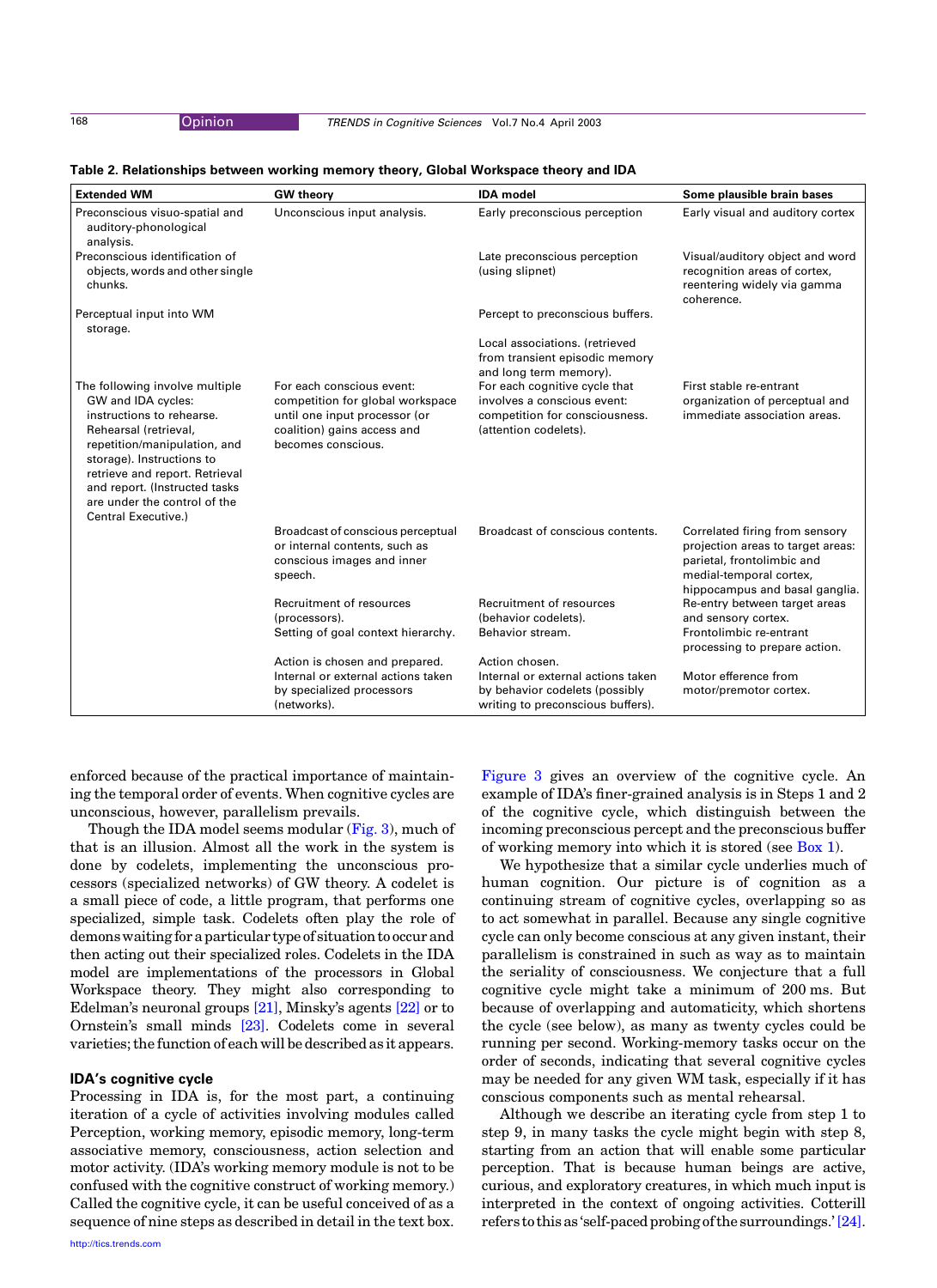<span id="page-3-0"></span>

Fig. 3. The cognitive cycle, color coded for its relationship to working memory.

Steps 4–9 can be thought of as implementing the 'central executive' in Baddeley's working memory theory. Here the goals that will shape actions are recruited, organized and executed.

Highly practiced and therefore automatic sequences of actions correspond to unconscious specialized functions in GW theory. In these cases, steps 1 through 5 are omitted. Step 6, recruitment of resources, is brought about by IDA's currently active behavior codelets<sup>1</sup>, which perform the current action, activate new behavior codelets to perform the next action via their strong associations. In this case the behavior stream<sup>2</sup> of step  $\overline{7}$  is already in place with variables for the next behavior (action) already bound.<sup>3</sup>

In step 7 we assume the existence of such an appropriate behavior stream – that is, that the situation is basically known, with possibly novel specifics. If no such behavior stream exists, the non-routine problem-solving apparatus is called into play. The resulting process, perhaps requiring repeated trips through the cognitive cycle under the auspices of its own behavior stream, creates a new behavior stream capable of dealing with the novel or problematic situation. Such new behavior streams are learned.<sup>4</sup> In what follows, using iterated cognitive cycles, we produce a fine-grained analysis of two typical working-memory tasks, mentally rehearsing a number and solving a problem with a visual image.

Verbal rehearsal was extensively investigated for shortterm memory tasks, and the first model of working memory was much influenced by this research tradition [\[15\].](#page-6-0) The use of mental imagery in problem-solving, or the 'visuospatial sketchpad' in WM terms, is equally vital. We model these two tasks in ways the reader can easily experience personally (see [Boxes 2 and 3](#page-5-0)). We recommend paying careful attention toone'sownexperienceofthesetasks,inadditiontothelarge number of objective studies available.

Note that in this analysis the subject becomes conscious of the response to the question only as a result of the verbal report. In a more complex situation, the subject could become conscious of the image before composing a verbal report. For example, in a situation in which the subject might not want to give a correct answer it would make sense to first bring the planned response to consciousness. This would require additional cognitive cycles implementing voluntary action selection [\[25\]](#page-6-0), still well within the explanatory range of the model.

# Relationships between the theories

[Table 2](#page-2-0) shows the relationships between working memory theory, Global Workspace theory, and IDA. It also suggests some brain mechanisms. We use the term 'extended working memory' to include standard WM plus widely accepted ideas like unconscious preperceptual analysis, unconscious automatic skill components, and the like. Whereas the IDA Model column describes a single cognitive cycle (see  $Box 1$ ) the items in the WM column generally require repeated cognitive cycles.

# Empirical predictions

The empirical point of departure for this article is the observation that the 'active' components of classical working memory depend upon accurate report by the subject. As accurate report is generally held to index conscious events, there is already a great body of reliable evidence that raises the question, 'How do conscious elements relate to traditional aspects of working memory?'

<sup>1</sup> Codelets in IDA correspond to specialized processors (networks) in GW theory.

<sup>2</sup> A behavior stream in IDA corresponds to a goal context hierarchy in GW theory.

<sup>3</sup> Such automatic sequences are learned through repetition of the consciousness cycle. (The mechanism is described elsewhere.)

<sup>4</sup> Cotterill refers to these as 'content-specific reflexes' [\[24\]](#page-6-0) (This process is fully described elsewhere.)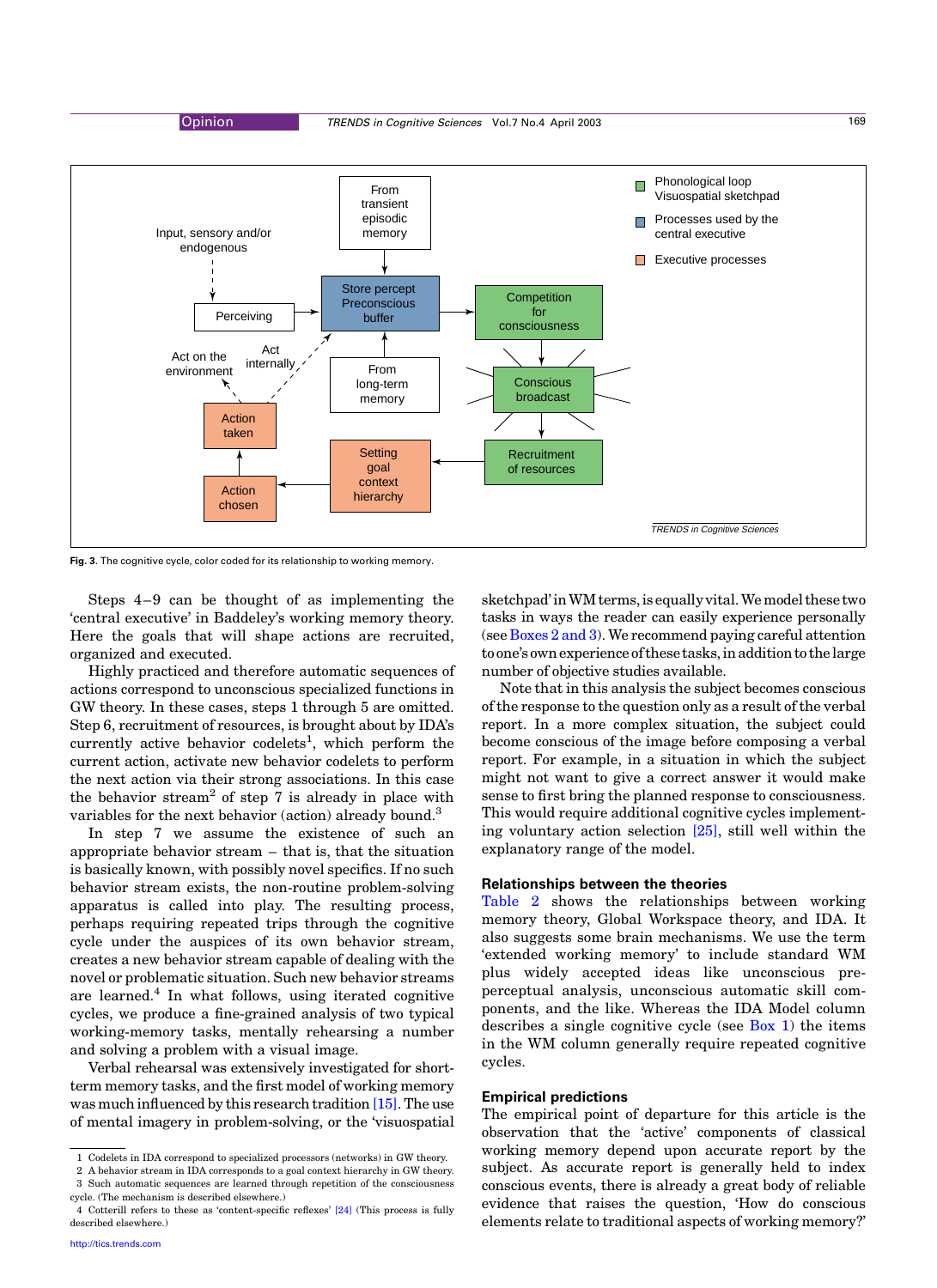# <span id="page-4-0"></span>Box 1. Steps in the cognitive cycle

### (1) Perception

Sensory stimuli, external or internal, are received and interpreted by perception creating meaning. Note that this stage is unconscious.

Early perception. Input arrives through senses. Specialized perception codelets descend on the input. Those that find features relevant to their specialty activate appropriate nodes in the slipnet (a semantic net with activation).

Chunk perception. Activation passes from node to node in the slipnet. The slipnet stabilizes, bringing about the convergence of streams from different senses and chunking bits of meaning into larger chunks. These larger chunks, represented by meaning nodes in the slipnet, constitute the percept.

#### (2) Percept to preconscious buffer

The percept, including some of the data plus the meaning, is stored in preconscious buffers of IDA's working memory. These buffers might involve visuospatial, phonological, and other kinds of information.

### (3) Local Associations

Using the incoming percept and the residual contents of the preconscious buffers as cues, local associations are automatically retrieved from transient episodic memory and from longterm associative memory. The contents of the preconscious buffers together with the retrieved local associations form transient episodic memory and long term associative memory. Together these roughly correspond to Ericsson and Kintsch's long-term working memory and Baddeley's episodic buffer.

#### (4) Competition for consciousness

Attention codelets, whose job it is to bring relevant, urgent, or insistent events to consciousness, view long-term working memory. Some of them gather information, form coalitions and actively compete for access to consciousness. The competition can also include attention codelets from a recent previous cycle.

The activation of unsuccessful attention codelets decays rapidly, making it more difficult for them to compete with newer arrivals. However, the contents of unsuccessful coalitions remain in the preconscious buffer and can serve to prime ambiguous future incoming percepts. The same is true of contents of long-term working memory that aren't picked up by any attention codelet.

# (5) Conscious broadcast

A coalition of codelets, typically an attention codelet and its covey of related information codelets carrying content, gains

In addition, the GW–IDA model should make novel predictions. In recent years much progress has been made in identifying 'regions of interest' in the brain that seem to be required for working memory functions. For example, vivid imagery appears to recruit visual cortex and WM rehearsal seems to involve Broca's and Wernicke's areas. Moreover, skills that become automatic with practice depend on the basal ganglia, using less cortical activity as they become less conscious. Thus some unconscious WM functions might be supported by basal ganglia. Effortful goal-directed WM functions, on the other hand, seem to require prefrontal and anterior cingulate cortex.

In principle, all features of the GW–IDA approach can be tested in this way. Because cognitive cycles are rather fast, brain scans with high temporal and spatial resolution are at a premium (see  $[12]$ ).

# **Conclusions**

Working memory is the most influential empirical model of cognitive functions to date, and the one with perhaps the

The current contents of consciousness are also stored in transient episodic memory. At recurring times not part of a cognitive cycle, the contents of transient episodic memory are consolidated into long-term associative memory [33] Transient episodic memory is an associative memory with a moderately fast decay rate, on the order of hours [20]. It is to be distinguished from autobiographical memory, a part of long-term associative memory.

# **Recruitment of resources**

Relevant behavior codelets respond to the conscious broadcast. These are typically codelets whose variables can be bound from information in the conscious broadcast. If the successful attention codelet was an expectation codelet calling attention to an unexpected result from a previous action, the responding codelets may be those that can help to rectify the unexpected situation. Thus consciousness solves the relevancy problem in recruiting resources.

#### (7) Setting goal context hierarchy

Some responding behavior codelets instantiate an appropriate behavior stream, if a suitable one is not already in place. They also bind variables, and send activation to behaviors. Here we assume that there is such a behavior codelet and behavior stream. If not, then non-routine problem solving using additional mechanisms is called for (see below).

# (8) Action chosen

The behavior net chooses a single behavior (goal context) and executes it. This choice might come from the just instantiated behavior stream or from a previously active stream. The choice is affected by internal motivation (activation from goals), by the current situation, external and internal conditions, by the relationship between the behaviors, and by the activation values of various behaviors.

# (9) Action taken

The execution of a behavior (goal context) results in the behavior codelets performing their specialized tasks, which might have external or internal consequences. This is IDA taking an action. The acting codelets also include an expectation codelet (see step 6) whose task it is to monitor the action and to try and bring to consciousness any failure in the expected results.

greatest body of evidence. But it has some gaps. The role of conscious elements is not specified, and the granularity of the theory is relatively coarse. A key observation is that all active components of classical working memory are conscious: input, rehearsal, visuospatial operations, recall and report. This is easily shown by the fact that these events can be reported accurately, whereas the details of unconscious processes like memory search cannot. This fundamental fact suggests that conscious experiences play a key role in classical working memory.

Global Workspace theory suggests that conscious contents recruit widespread unconscious functions, via a broadcast of the contents. IDA specifies these functions in great detail, sufficient to carry out practical tasks in a complex real-world environment. IDA also suggests in great detail how classical working-memory tasks might be accomplished. The results seem broadly consistent with the brain mechanisms that are believed to carry out these functions.

Many more aspects of consciousness and cognition can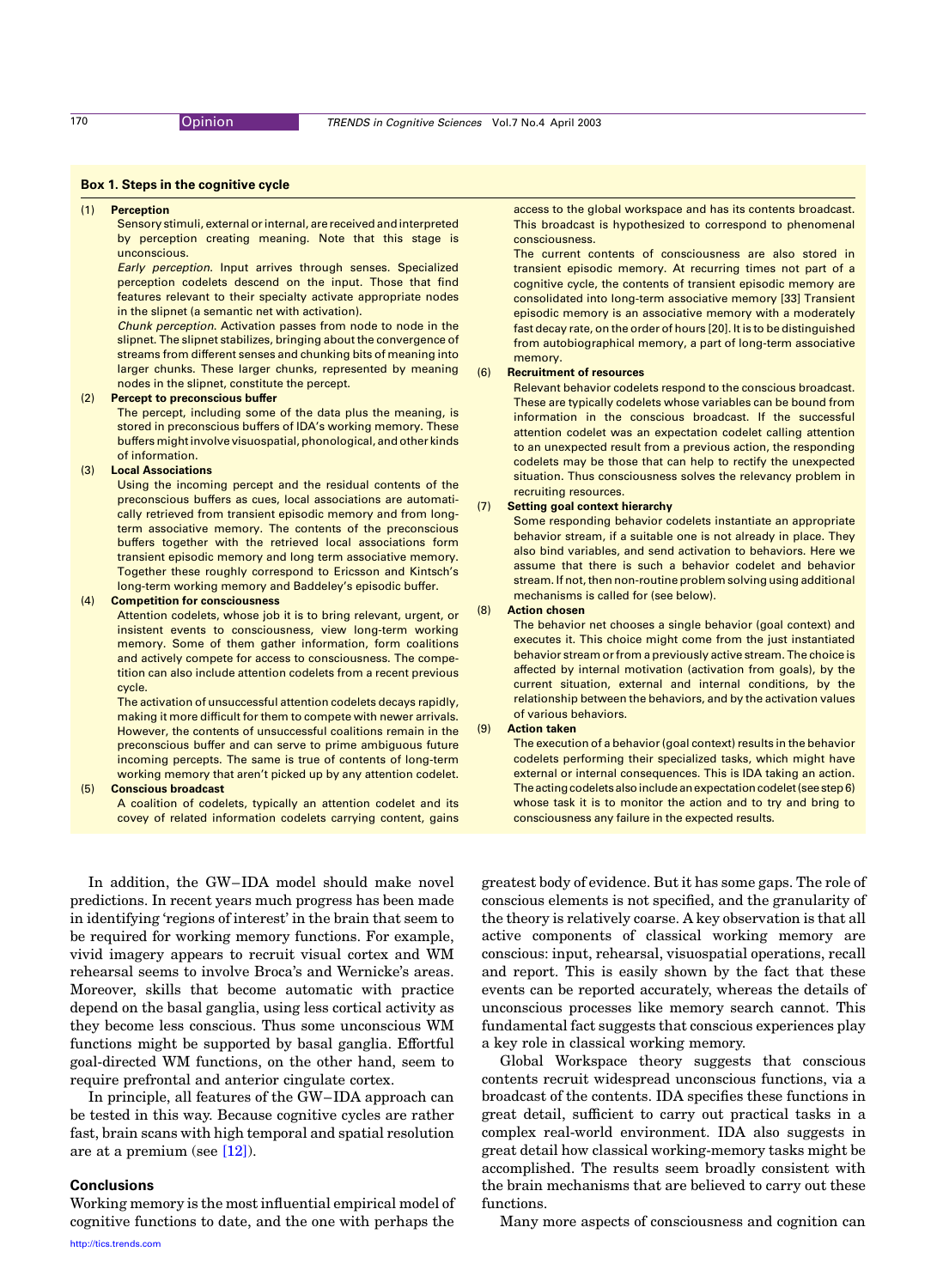### <span id="page-5-0"></span>Box 2. Fine-grained analysis of rehearsal in working memory (phonological loop)

Situation: A subject is asked to remember a seven-digit telephone number for thirty seconds. The number is presented visually, together with the request to remember.

Assumption: The subject is prepared to comply with the instruction. Analysis:

- 1. Input. (Cognitive Cycle (CC) steps 1 and 2). The input is sensed, recognized and stored as a percept in the pre-conscious buffers including sound, vision and meaning.
- Automatic local associations. (CC step 3). Using the percept from step 1 as a cue, local associations are retrieved from episodic and long-term memory. In this case there might be nothing relevant, unless the telephone number was known or other input had occurred in the past.
- 3. Consciousness. (CC steps 4 and 5). An attention codelet, observing the preconscious buffer and the local associations, brings the sounds, visual images and their meaning to consciousness via a broadcast. At each broadcast the contents of consciousness are also stored in transient episodic memory.
- 4. Task plan. (CC steps 6 and 7). Behavior codelets respond to the conscious broadcast, instantiate an appropriate behavior stream for responding to the input, bind variables, and send activation to behaviors.
- 5. Subject says 'yes' to the request. (CC steps 8 and 9). A behavior (goal context) to respond to the experimenter is selected. Its underlying behavior codelets become active and produce a verbal assent. (This may require more than one behavior in the case of an automatic sequence.)
- Hearing and understanding 'yes'. (CC steps 1 and 2). The spoken assent is sensed, understood, and stored as a percept, both sound and meaning, in the phonological loop of the preconscious buffer.
- Automatic associations. (CC step 3). Using this percept as a cue, local associations are retrieved from episodic and long-term memory. In this case there is perhaps nothing of relevance other than the remembered telephone number.
- 8. Conscious rehearsal. (CC steps 4 and 5). An attention codelet, observing the preconscious buffer and the local association of the number from transient episodic memory, brings the sound of the

assent and its meaning to consciousness via a broadcast along with an image of the telephone number. The contents are stored in episodic memory.

- 9. Rehearsal plan. (CC steps 6 and 7). Behavior codelets respond to the conscious broadcast, instantiate an appropriate behavior stream for rehearsal, bind variables, and send activation to behaviors.
- 10. Unconscious inner speech. (CC steps 8 and 9). A behavior (goal context) to rehearse the telephone number is selected. Its underlying behavior codelets become active and produce an internal verbal image of the telephone number.
- Unconsciousness inner speech perception. (CC steps 1 and 2). This inner voice version of the telephone number is sensed, understood, and stored as a percept, both sound and meaning, this time in the phonological loop portion of the preconscious buffer.
- 12. Local automatic associations. (CC step 3). Using this percept as a cue, associations are retrieved from transient episodic and longterm memory. In this case there might be nothing relevant other than the remembered telephone number.
- Consciousness of inner speech. (CC step 4 and 5). An attention codelet, observing the preconscious buffer and the local associations, brings the internal sound of the telephone number and its meaning to consciousness via a broadcast. Its contents are stored again in transient episodic memory.
- 14. Rehearsal plan continued. (CC steps 6 and 7). Behavior codelets respond to the conscious broadcast and, using the behavior stream for remembering the telephone number, bind variables, and send activation to behaviors.
- 15. Unconsciousness inner speech. (CC steps 8 and 9). A behavior to rehearse the telephone number is selected. Its underlying behavior codelets become active and produce an internal verbal image of the telephone number.
- 16. Repeat until overt response. (CC steps 1–9 iterated.) The process is repeated for thirty seconds. At that time a slightly different behavior in the same behavior stream is selected, whose underlying codelets become active and produce an overt verbal expression of the telephone number.

# Box 3. Analysis of the visuospatial sketchpad of working memory

Situation: The subject is asked verbally to visualize his front door and to tell whether the doorknob is on the left or the right.

- Assumption: The subject is prepared to comply with instructions. Analysis:
- 1. Input. (CC steps 1 and 2). The input is sensed, understood, and stored as a percept, both sound and meaning, in the preconscious buffer.
- 2. Automatic local associations. (CC step 3). Using the percept as a cue, local associations are retrieved from transient episodic and long-term memory. In this case one of the associations is a visual image of the front door, which is stored in the visual sketchpad portion of the preconscious buffer.
- 3. Consciousness. (CC steps 4 and 5). An attention codelet, observing the preconscious buffer, brings the sounds and their meaning to consciousness via a broadcast, along with the visual image of the front door.
- 4. Task plan. (CC steps 6 and 7). Behavior codelets respond to the conscious broadcast, instantiate a behavior stream that allows for both searching the image and producing a response, bind variables, and sends activation to behaviors (goal contexts).
- **Forming the image.** (CC steps 8, 9, 1 and 2). A behavior to focus on the doorknob is selected. Its underlying behavior codelets become active, cause visual focusing on the doorknob in the image of the door, note its position, and store all this in the preconscious buffer.
- 6. The conscious visual image. (CC steps 3, 4 and 5). An attention codelet, observing the preconscious buffers and their local associations, brings the image and related information to consciousness via a broadcast.
- 7. Resources recruited. (CC steps 6 and 7). Behavior codelets respond to the conscious broadcast, bind variables and send activation to behaviors in the existing behavior stream.
- 8. Overt verbal report. (CC steps 8 and 9). A behavior (goal context) to compose a response to the experimenter is selected. Its underlying behavior codelets become active, and compose an appropriate verbal response using the phonological preconscious buffer. Others of these active behavior codelets carry out the spoken response. (This may require more than one behavior in an automatized unconscious sequence.)
- 9. Sensing the response. (CC steps 1 and 2). The verbal response is sensed, understood, and stored as a percept, both sound and meaning, in the preconscious buffer.
- 10. Subject's response becomes conscious. (CC steps 3, 4 and 5). Using this percept as a cue, local associations are retrieved from transient episodic and long-term memory. An attention codelet, observing the preconscious buffers and the local associations, brings the sounds and their meaning to consciousness via a broadcast.